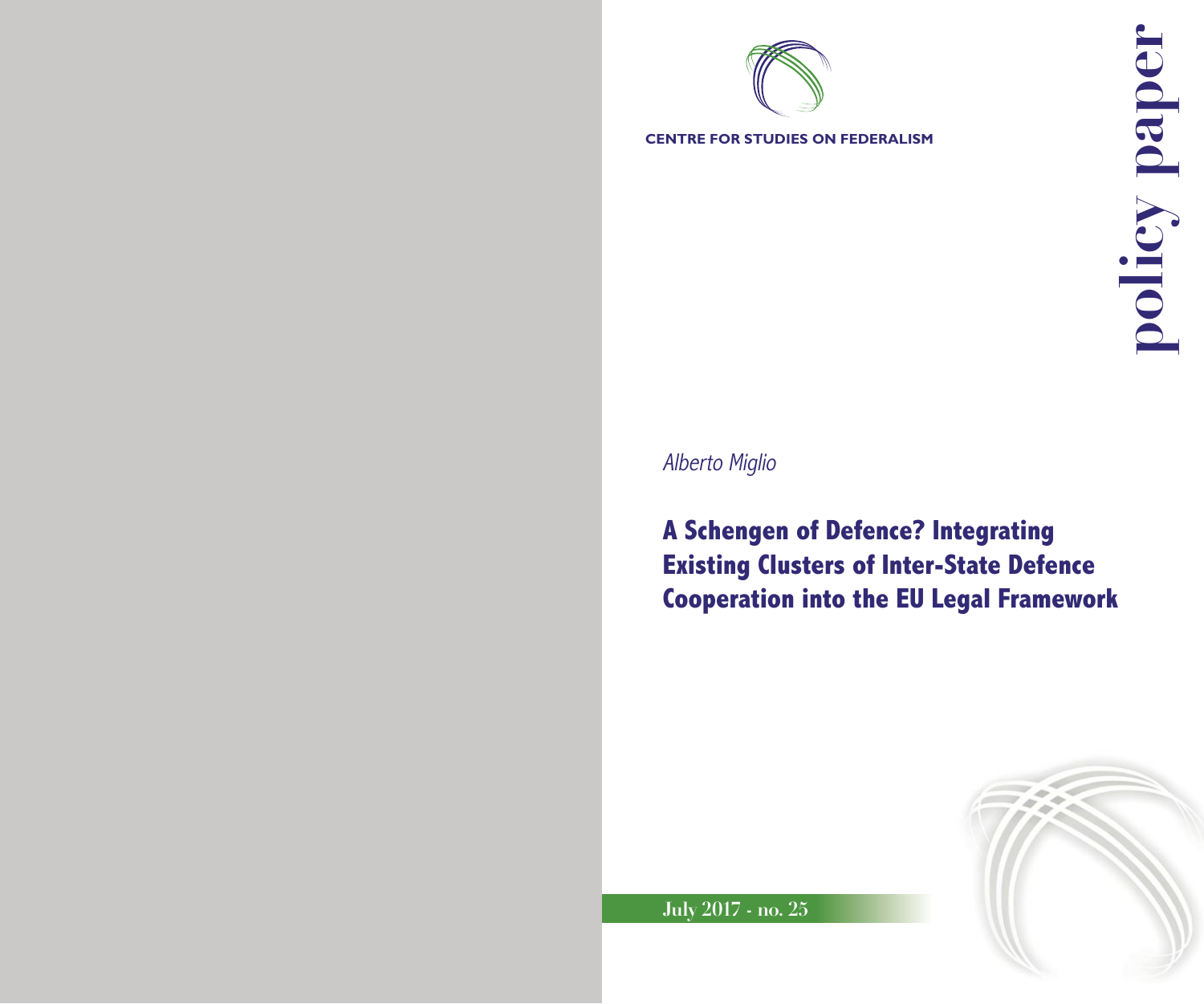

The **Policy Paper** series of the Centre for Studies on Federalism includes analyses and policy-oriented research in the field of national and supranational federalism. The papers aim to stimulate scholarly and political debate on topical issues by presenting original data, ideas and proposals.

## **Policy Paper no. 25**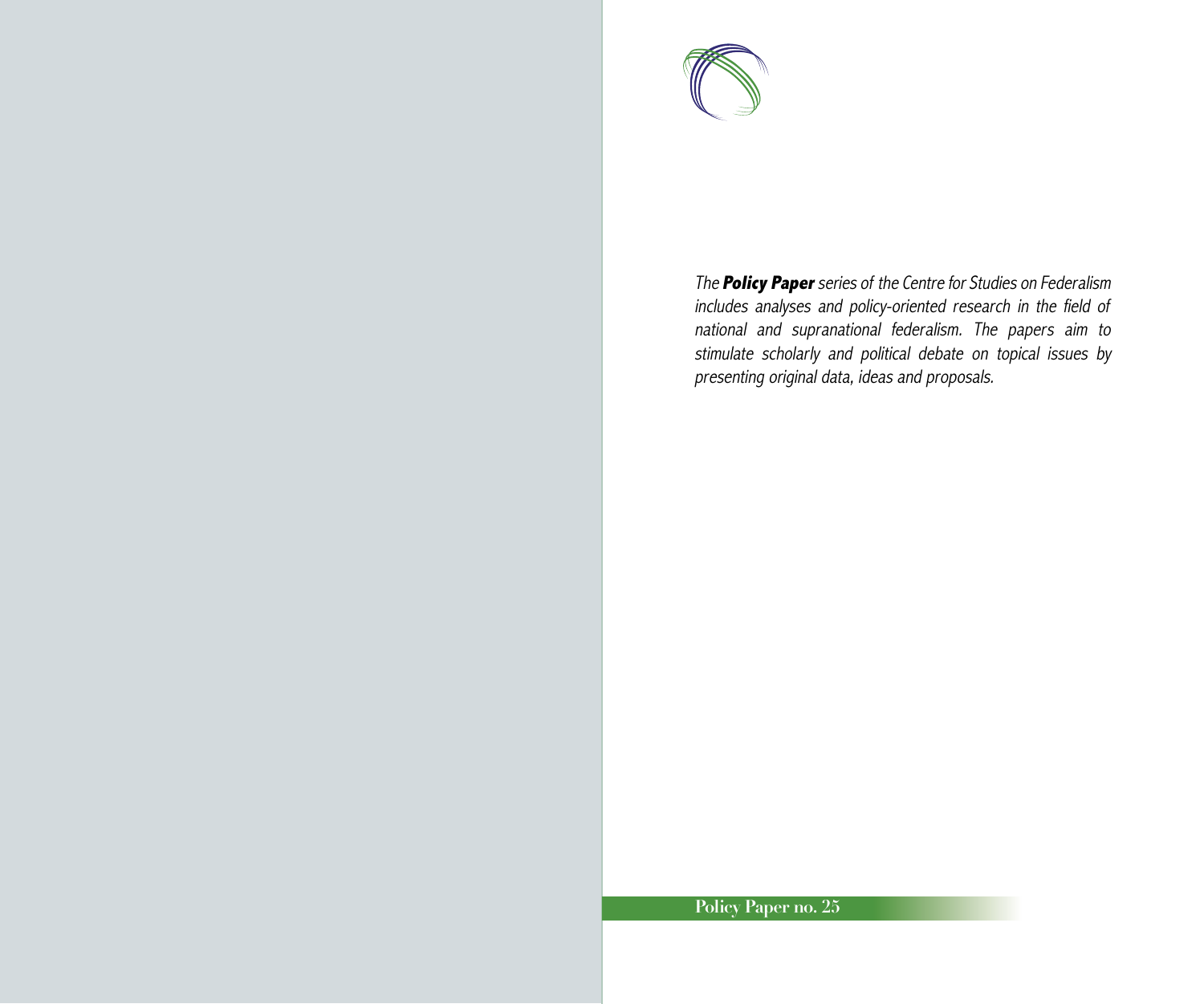**A Schengen of Defence? Integrating Existing Clusters of Inter-State Defence Cooperation into the EU Legal Framework**

Alberto Miglio

### **PESCO: What's in an Acronym?**

One of the major obstacles towards integrating security and defence cooperation into the EU framework has traditionally been the fear of loss of national sovereignty. Therefore, despite the advantages that a European defence could bring, caution has long been the watchword.

The tension between incentives to joint action and the preservation of sovereignty is easily perceived in the Treaty provisions setting out the constitutional framework of the Common Security and Defence Policy (CSDP). By providing the legal basis for the establishment of a true common European policy on defence, the Treaty drafters envisaged it as a gradual construction. Article 42(2) TEU makes that clear by stipulating that "[t]he common security and defence policy shall include the progressive framing of a common Union defence policy. This will lead to a common defence, when the European Council, acting unanimously, so decides". Therefore, while the Treaty grants the Union competence to set up a fully-fledged "common defence", this ambitious step is made conditional upon an entirely discretional decision

ALBERTO MIGLIO is Postdoctoral researcher, Law Department, University of Turin.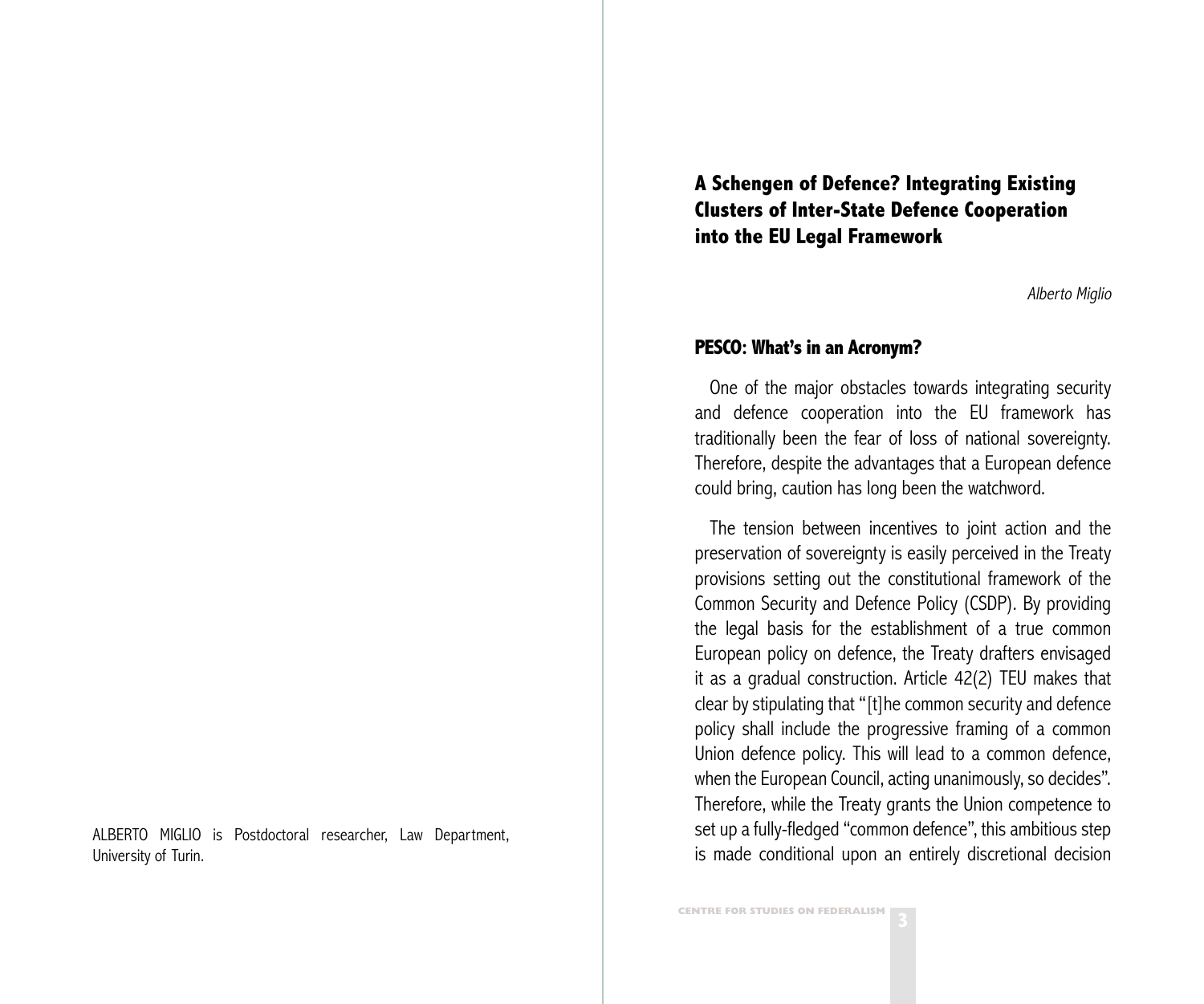that requires the unanimous agreement of the Member States.

However, to counterbalance a rule that could indefinitely prevent the establishment of a European defence, the Treaty foresees a peculiar avant-garde mechanism called Permanent Structured Cooperation (PESCO). It is designed to allow those Member States wishing to enhance integration in security and defence to proceed further without having to wait for all the members of the bloc to commit to the experiment. PESCO responds to two goals. The first, rather obvious, is to facilitate the establishment of a European defence in the presence of expected resistance from some Member States. The second is intimately connected with the incremental logic behind the CSDP: the establishment of a pioneer group is functional to gradual and measurable convergence towards the ultimate goal of setting up a true European defence<sup>1</sup>.

PESCO can be established "within the Union framework" by the Member States "whose military capabilities fulfil higher criteria and which have made more binding commitments to one another in this area with a view to the most demanding missions" (Article 42(6) TEU). While the formula sounds rather cryptic at first, a protocol attached to the Treaty provides a more detailed explanation of the criteria and commitments it refers to (Protocol 10). In order to prevent the initiative from being blocked by the veto of recalcitrant Member States, the decision to authorise the establishment of PESCO is taken by the Council by qualified majority.

PESCO is a tool of differentiated integration, i.e. a mechanism that allows for differentiation within the Union by stipulating that, as an exception to the general rule, a certain measure of a series of measures may be adopted without the participation of all Member States. In many respects it resembles enhanced cooperation, a general avant-garde tool introduced by the Treaty of Amsterdam<sup>2</sup>. Although enhanced cooperation has clearly inspired the provisions on PESCO, there are some important differences from the original model that make PESCO a particularly flexible and adaptive instrument.

Besides certain institutional adjustments  $-$  e.g. no minimum number of participating Member States is required, the Commission is not at all involved in the procedure and thus the Member States are firmly in the driver's seat –, one of the most important differences relates to initial participation requirements. Whereas in enhanced cooperation participation is free at the time of its establishment and only Member States that join later may be required to comply with "conditions of participation" (Article 328(1) TFEU), a Member State wishing to take part in PESCO must not only make "commitments" but also fulfil criteria laid down in Protocol 10 to the Treaties. Although the final decision is left to the Council, the task of assessing the Member States' capabilities and their ability to meet the participation criteria is not entirely the domain of political discretion as it is entrusted to the European Defence Agency (EDA), a technical body set up as an intergovernmental EU agency.

The second most significant deviation from the model of enhanced cooperation is closely linked to participation being made dependent upon the fulfilment of certain requirements. Unlike enhanced cooperation, which is irreversible (more States can join, but those already participating cannot leave

**5 CENTRE FOR STUDIES ON FEDERALISM**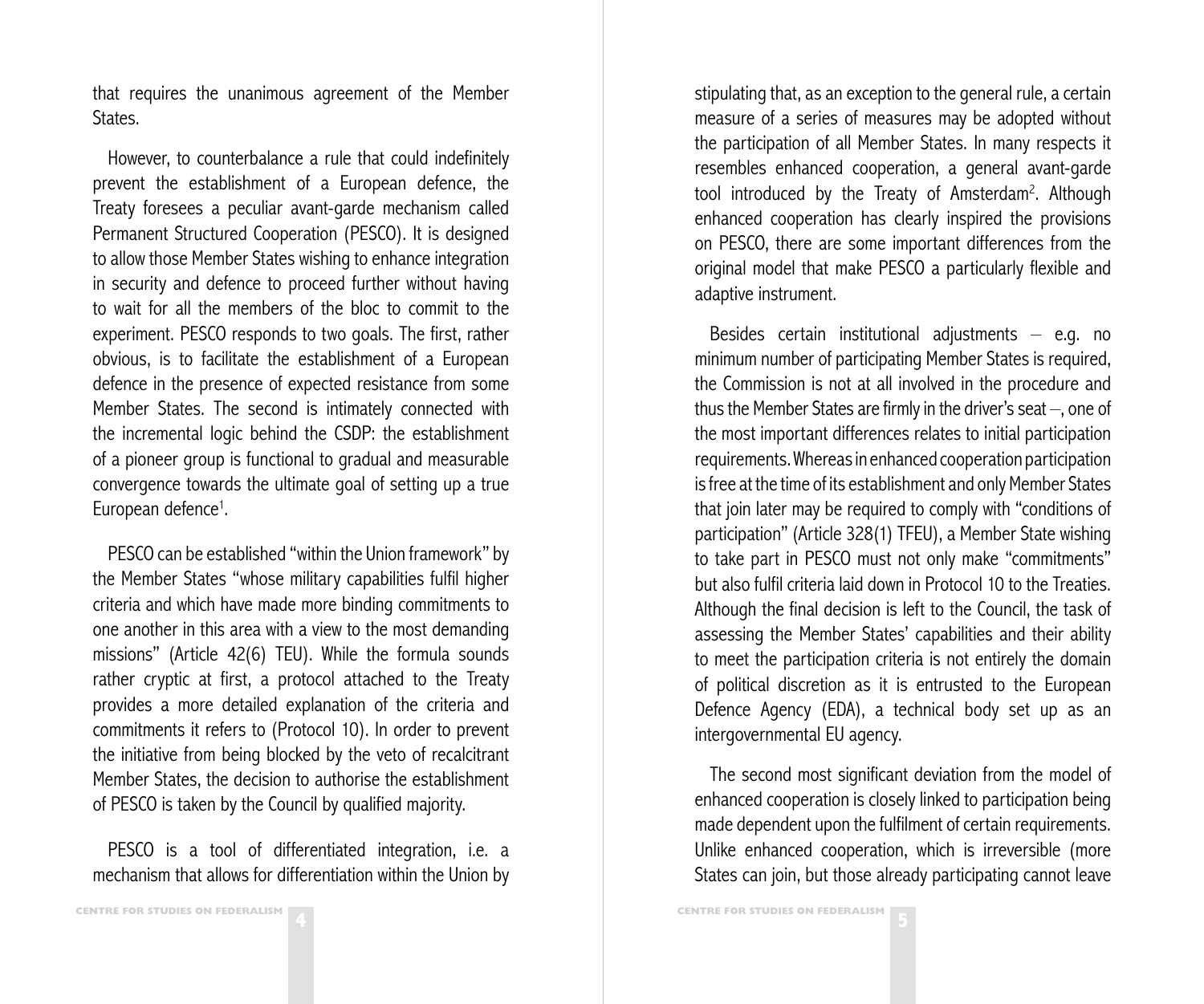or be excluded once the cooperation has been implemented), PESCO is only really permanent in its name. Indeed, a Member State may decide to withdraw from PESCO, but may also be suspended if it no longer fulfils the participation criteria or no longer meets the commitments it has undertaken.

# **Towards the Activation of PESCO: Differentiation and the Challenge of Consistency**

Envisaged by the 2003 Constitutional Treaty and finally introduced by the Lisbon Treaty, PESCO has not been activated so far. However, the joint initiatives of the French and the German governments<sup>3</sup> and the recent EU institutions' efforts to boost defence cooperation<sup>4</sup> seem to have finally set the stage for the implementation of this mechanism.

Most recently, the European Council, in its conclusions on security and defence (22 June 2017), endorsed the activation of PESCO, stating that:

"The European Council agrees on the need to launch an inclusive and ambitious Permanent Structured Cooperation (PESCO). A common list of criteria and binding commitments, fully in line with Articles 42(6) and 46 TEU and Protocol 10 to the Treaty - including with a view to the most demanding missions - will be drawn up by Member States within three months, with a precise timetable and specific assessment mechanisms, in order to enable Member States which are in a position to do so to notify their intentions to participate without delay."

Like any form of differentiated integration, PESCO inevitably poses some problems relating to coordination with other instruments.

First, the relationship between participating and nonparticipating Member States will have to be tackled. On the one hand, this will require balancing openness and effectiveness: the benefits of being part of the avant-garde group arguably generate an incentive to participate<sup>5</sup>, but too large a group of participating Member States might also hamper the effective implementation of PESCO<sup>6</sup>. On the other hand, the rights and obligations  $-$  vis-à-vis other Member States, but also third countries and international organisations  $-$  of the nonparticipating Member States will have to be respected.

Second, the scope of closer integration between the participating Member States will have to be carefully addressed. In principle, nothing prevents the establishment of more than one PESCO, with different scopes and potentially involving different groups of Member States. At least theoretically, PESCO might also coexist with other differentiation mechanisms such as enhanced cooperation. It will thus be vital, in order to preserve the coherence and the ultimate rationale of PESCO, to limit the proliferation of different groups for specific initiatives<sup>7</sup>.

Finally, in addition to the need to ensure the coherence between PESCO and other EU actions, problems of consistency are likely to arise due to already existing obligations that the Member States have undertaken outside the EU framework. As a consequence, not only will the implementation of PESCO have to take into account EU measures in other policy areas  $-$  the internal market and industrial policy, in particular  $-$  and to respect the rights and duties of non-participating Member States, but it will also need to be effectively coordinated with previous commitments undertaken by the participating Member States through ad hoc schemes.

**7 CENTRE FOR STUDIES ON FEDERALISM**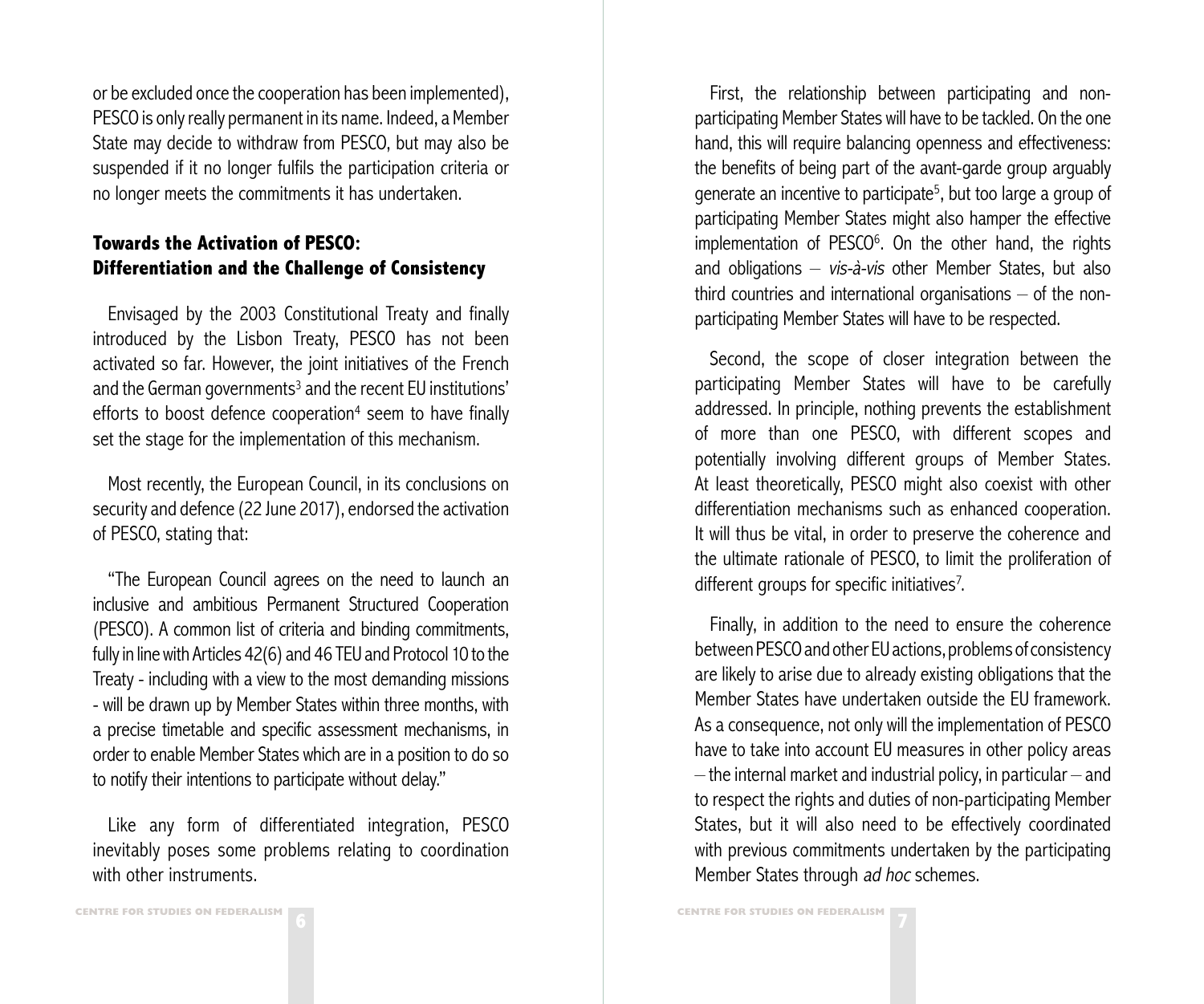## **Schengen as a Model: Integrating the Eurocorps into PESCO**

Closer integration between Member States through the activation of PESCO is sometimes referred to as a "Schengen of defence"8 . This should be understood in a more profound sense than as a mere plea for differentiated integration. There are indeed some historical similarities between the experience of abolishing internal border controls and the steps that seem to be leading towards the gradual construction of a Europe of defence.

Not only has the suppression of internal border checks been a gradual phenomenon involving a growing number of Member States, but it has never ceased to be an example of differentiated integration, since not all Member States fully participate in the Schengen area. More importantly, this objective was originally pursued through international agreements concluded between Member States and only at a later stage integrated into the EU legal framework. Despite its evident links with the internal market, the gradual building of the Schengen area was at first implemented outside the Community, through the conclusion of the 1985 Schengen Agreement and of the 1990 Implementing Convention. Only several years later were the two agreements and the measures adopted on their basis finally transposed into EU law by the Amsterdam Treaty.

Albeit less coherently than the Schengen *acquis*, defence cooperation among the Member States has similarly developed partly outside the EU framework. Suffice it to think of the so-called "Petersberg" tasks, crisis response

operations originally established within the framework of the Western European Union (WEU)<sup>9</sup> and later integrated into the CSDP. Furthermore, several clusters of cooperation among Member States still coexist alongside EU projects: the European Air Transport Command, the Belgium-Netherlands naval cooperation and the Eurocorps are but the most prominent examples.

If the EU is to become the forum for more stable and ambitious cooperation in security and defence matters than could be achieved through ad hoc schemes, including the development of autonomous military capabilities, integrating those clusters of cooperation into the EU framework will have to be considered. In this perspective, instead of representing an obstacle or a limit to EU action, such initiatives could pave the way for it, forming the backbone of an effective European defence<sup>10</sup>.

In particular, with a view to establishing a fully-fledged EU headquarters, relying on the Eurocorps could greatly enhance the effectiveness of PESCO.

Established in 1993 based on the experience of the Franco-German brigade, the Eurocorps is a permanent multinational headquarters operating outside the EU institutional structure and available for both NATO and EU missions. It now comprises five fully participating "framework nations": France, Germany, Spain, Belgium and Luxembourg. Greece, Poland, Italy, Romania and Turkey have associate member status.

From a legal perspective, integrating the Eurocorps into the EU framework should not pose excessive difficulties.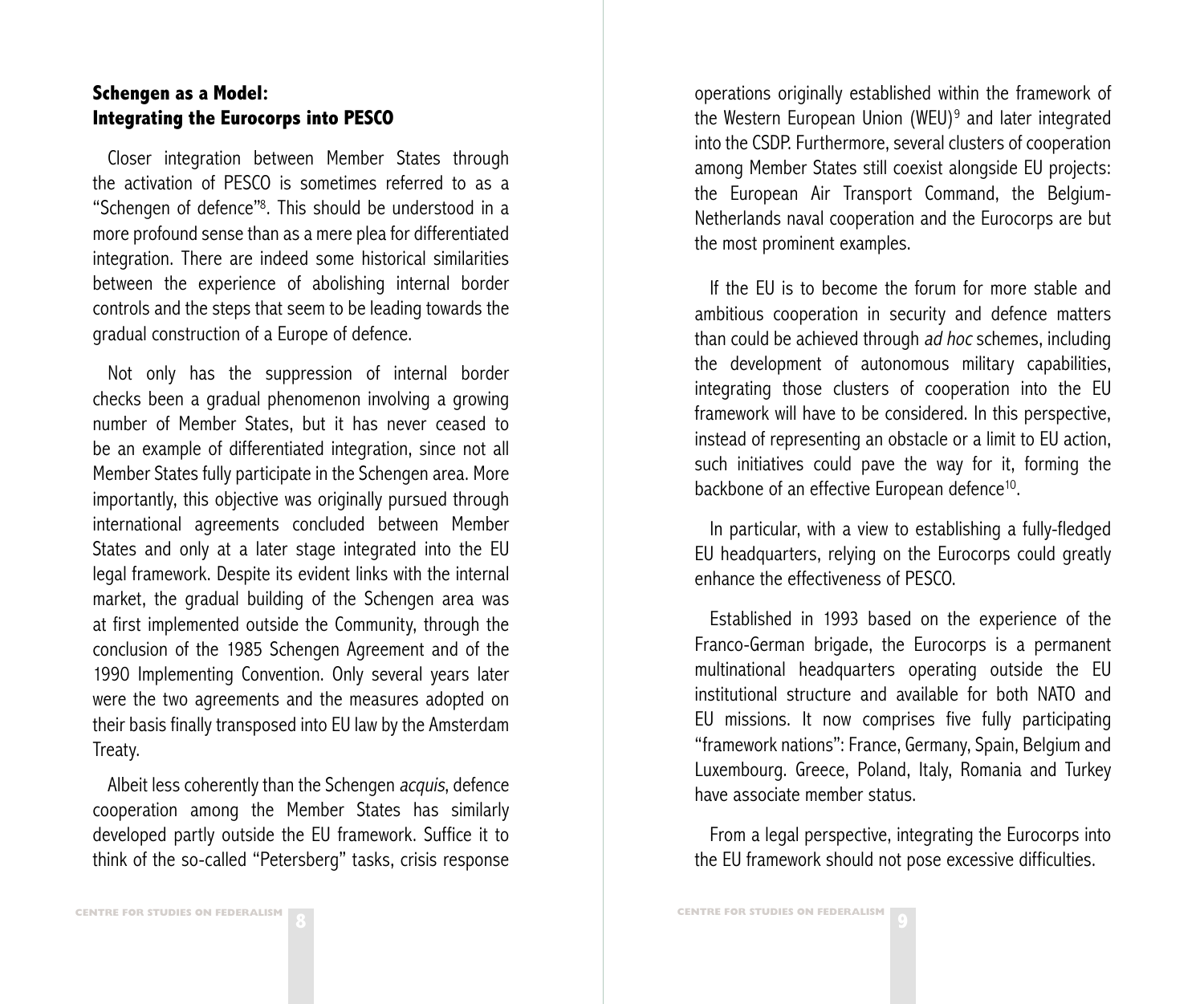First, as regards the extent of the EU competence, the CSDP embraces a very broad range of potential actions clearly including the establishment of common headquarters at both strategic and operational level. If not all Member States are interested in taking part in this initiative, PESCO provides exactly the type of flexible instrument that enables the leading group to go forward whereas the others may decide to join at a later stage. Crucially, this means that contrary to the integration of the Schengen *acquis*, bringing the Eurocorps or other similar clusters of inter-State cooperation into the EU legal order would not require Treaty amendment.

From the perspective of the Member States, the fact that the Eurocorps is currently regulated by an international agreement is also an obstacle that can be easily overcome. As long as all Member States involved as framework nations agree to take part in PESCO, they can simply terminate the international agreement once the Eurocorps is carried into EU law.

The associate member status currently enjoyed by a third country would probably require some specific arrangement, but that should not be overly difficult to achieve: after all, there are plenty of examples  $-$  including the Schengen area – where third countries participate in EU policies or even in the structure and functioning of EU agencies.

Whether or not PESCO will eventually absorb the Eurocorps is thus a matter that ultimately depends on the political will of the Member States. From a practical point of view, there are at least two important reasons why that would be beneficial.

First, it would eliminate a source of potential duplication should PESCO strive for the establishment of an integrated operational headquarters while leaving the Eurocorps in place. The need for consistency appears particularly pressing in the light of the recent establishment of a permanent and autonomous EU Military Planning and Conduct Capability (MPCC)<sup>11</sup>. While the MPCC is only entrusted with the planning and conduct of EU non-executive military missions, its establishment marks the acceptance that the EU can acquire a proper command capacity and might well foreshadow more ambitious steps including the creation of a fully-fledged EU operational headquarters<sup>12</sup>. Since the launch of PESCO offers the opportunity to move in this direction, integrating the Eurocorps would improve consistency and prevent a project intended to be ancillary to European integration from actually hampering its development.

Second, reliance on a functioning structure that has been in place for over two decades and has been deployed in several missions would provide a solid backbone for an ambitious PESCO. This is crucial if the Member States are effectively willing to exploit the potential of PESCO, without limiting it to the task – by no means negligible – of rationalising defence planning and spending. Indeed, the supranational institutions seem to share the view that reinforcing the EU's military capability should take advantage of the Eurocorps. Answering a parliamentary question in April 2016, the High Representative stated that "the Eurocorps aspires to become a preferred military asset for the EU in the future"13. Whether this statement simply indicates the intention to rely on a formally external instrument or

**10 CENTRE FOR STUDIES ON FEDERALISM 10 CENTRE FOR STUDIES ON FEDERALISM**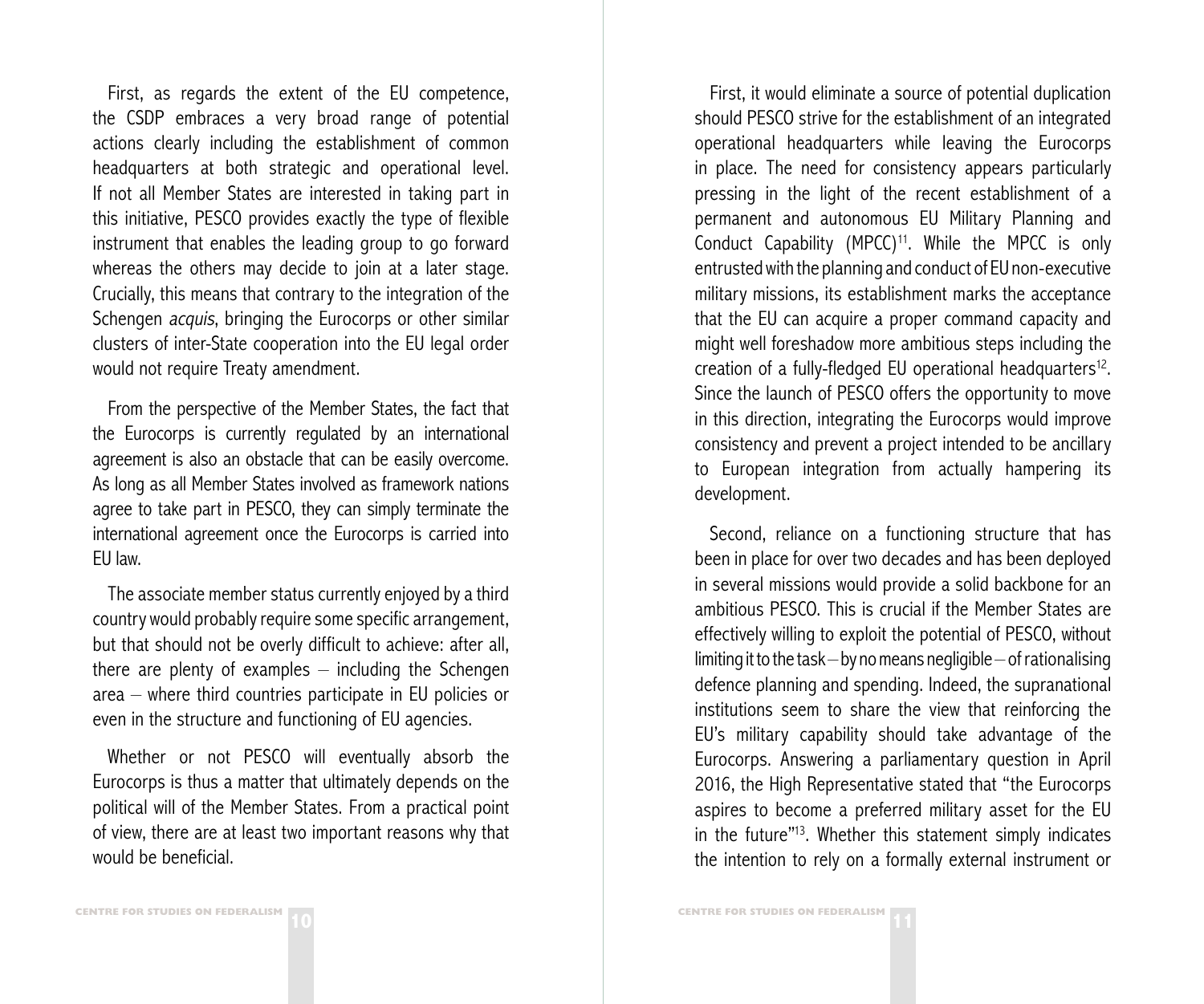betrays the intention to provide the Eurocorps with an EU legal basis is of course open to question, but the impending activation of PESCO offers precisely the opportunity to achieve the more ambitious goal.

In this perspective, Italy, as well as other Member States committed to building a European defence and supporting the launch of PESCO, should consider full participation in Eurocorps as a framework nation. This would give stronger credibility to the Italian Government's call for the establishment of a "permanent EU Headquarters, at a strategic level, to plan and conduct all CSDP operations and missions through subordinated Operational Headquarters"14. Integrating the Eurocorps into the EU framework would fit this plan well.

### **Notes**

- 1 F. Mauro, Permanent Structured Cooperation  $-$  The Sleeping Beauty of European Defence, GRIP Analysis Note, 27 May 2015.
- 2 See F. Fabbrini, The Enhanced Cooperation Procedure: A Study in Multispeed Integration, CSF Research Paper, October 2012.
- 3 J.-M. Ayrault, F.-W. Steinmeier, Une Europe forte dans un monde incertain (27 June 2016), in http://www.france-allemagne.fr/Une-Europe-forte-dans-un-monde-incertain-par-Jean-Marc-Ayraultet-Frank-Walter.html; Revitalisation de la PSDC - Vers une défense au sein de l'UE globale, réaliste et crédible (11 September2016), http://www.france-allemagne.fr/article9346.html.
- 4 On 14 November 2016, the Foreign Affairs Council concluded that the potential of inclusive Permanent Structured Cooperation (PESCO) should be explored. The Commission endorsed this effort in its communication of 30 November 2016, European Defence Action Plan, COM(2016) 950 final.
- 5 It has been observed that the establishment of a European Defence Fund designed to coordinate and supplement national investments in defence research can provide a further incentive to join PESCO: see S. Biscop, Differentiated Integration in Defence: A Plea for PESCO, IAI, 6 February 2017, p. 7.
- 6 This is why participation criteria have to be set in advance and a Member State can be suspended if it does not fulfil them.
- 7 See A. Marrone, N. Pirozzi, P. Sartori, PESCO: An Ace in the Hand for European Defence, IAI, 21 March 2017.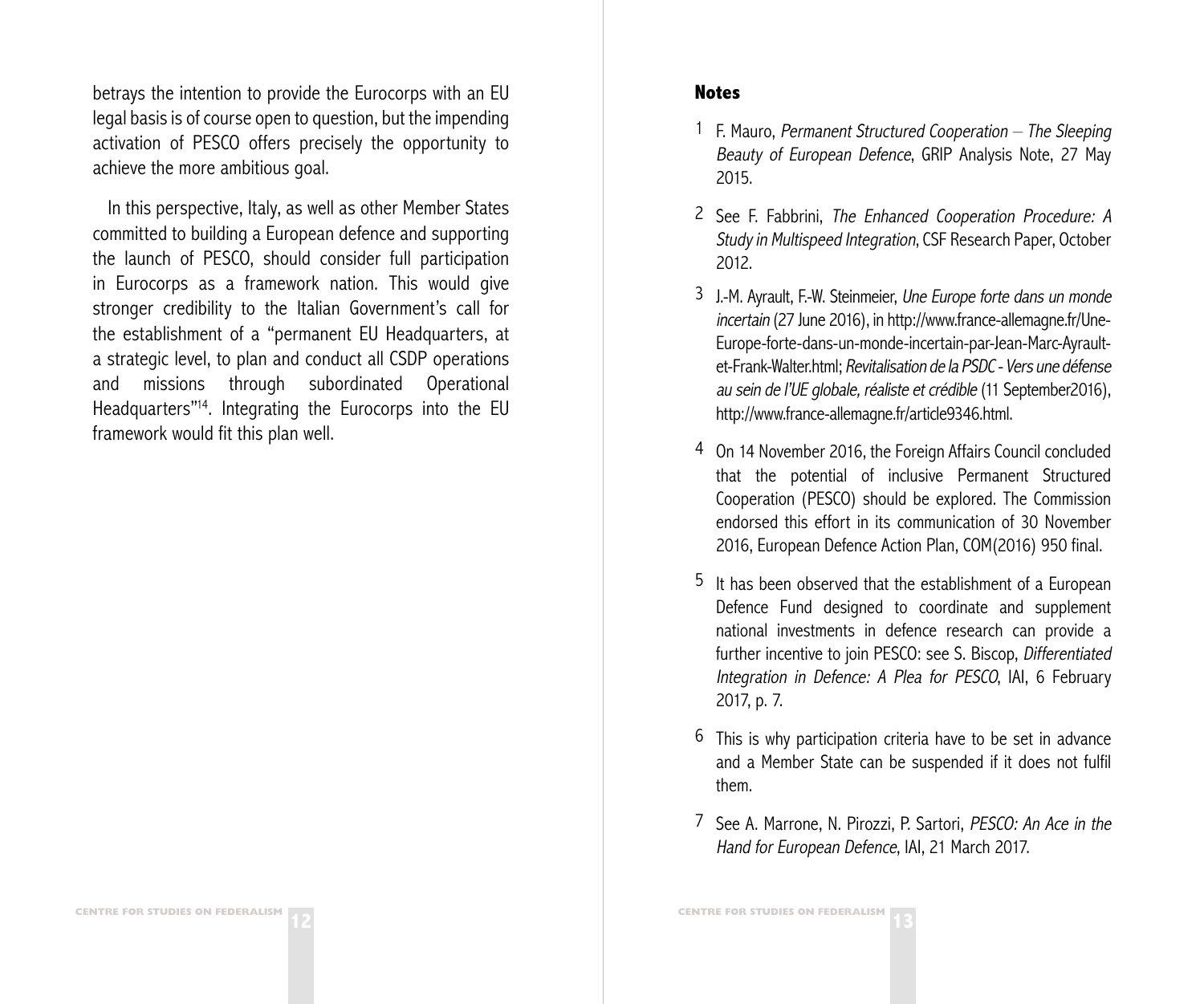- 8 Calls for a "Schengen for defence" have been made, in particular, by then Italian Foreign Minister Paolo Gentiloni and Defence Minister Roberta Pinotti in an article published on Le Monde on 10 August 2016; see also P. Gentiloni, EU needs 'Schengen for defense', 15 September 2016, http://www.politico.eu/article/italian-foreign-minister-euneeds-schengen-for-defense-paolo-gentiloni-islamic-statemigrants-security/. German Defence Minister Ursula von der Leyen used the same expression: see German minister, in Lithuania, backs European 'defence union', 8 September 2016, http://uk.reuters.com/article/uk-europe-defencegermany-lithuania-idUKKCN11E1H0.
- 9 See the Petersberg Declaration of the Council of Ministers of the WEU, Bonn, 19 June 1992. The Amsterdam Treaty later integrated the Petersberg tasks into the TEU.
- 10 A. Bakker, M. Drent, D. Zandee, European Defence Core Groups. The Why, What & How of Permanent Structured Cooperation, Clingendael Policy Brief, November 2016, p. 2; S. Biscop, Differentiated Integration in Defence: A Plea for PESCO, IAI, 6 February 2017, p. 6.
- 11 See Council Decision (EU) 2017/971 of 8 June 2017 determining the planning and conduct arrangements for EU non-executive military CSDP missions and amending Decisions 2010/96/ CFSP on a European Union military mission to contribute to the training of Somali security forces, 2013/34/CFSP on a European Union military mission to contribute to the training of the Malian armed forces (EUTM Mali) and (CFSP) 2016/610 on a European Union CSDP military training mission in the Central African Republic (EUTM RCA).
- 12 T. Hardy, MPCC: towards an EU military command?, EUISS Brief No. 17, June 2017.
- 13 Answer given by Vice-President Mogherini on behalf of the Commission, 1 April 2016, http://www.europarl. europa.eu/sides/getAllAnswers.do?reference=E-2016- 001180&language=EN.
- 14 See the document For a Stronger European Defence: The Italian Vision, September 2016, http://g8fip1kplyr33r3krz5b97d1. wpengine.netdna-cdn.com/wp-content/uploads/2016/09/ italian-proposal-finalUE.pdf.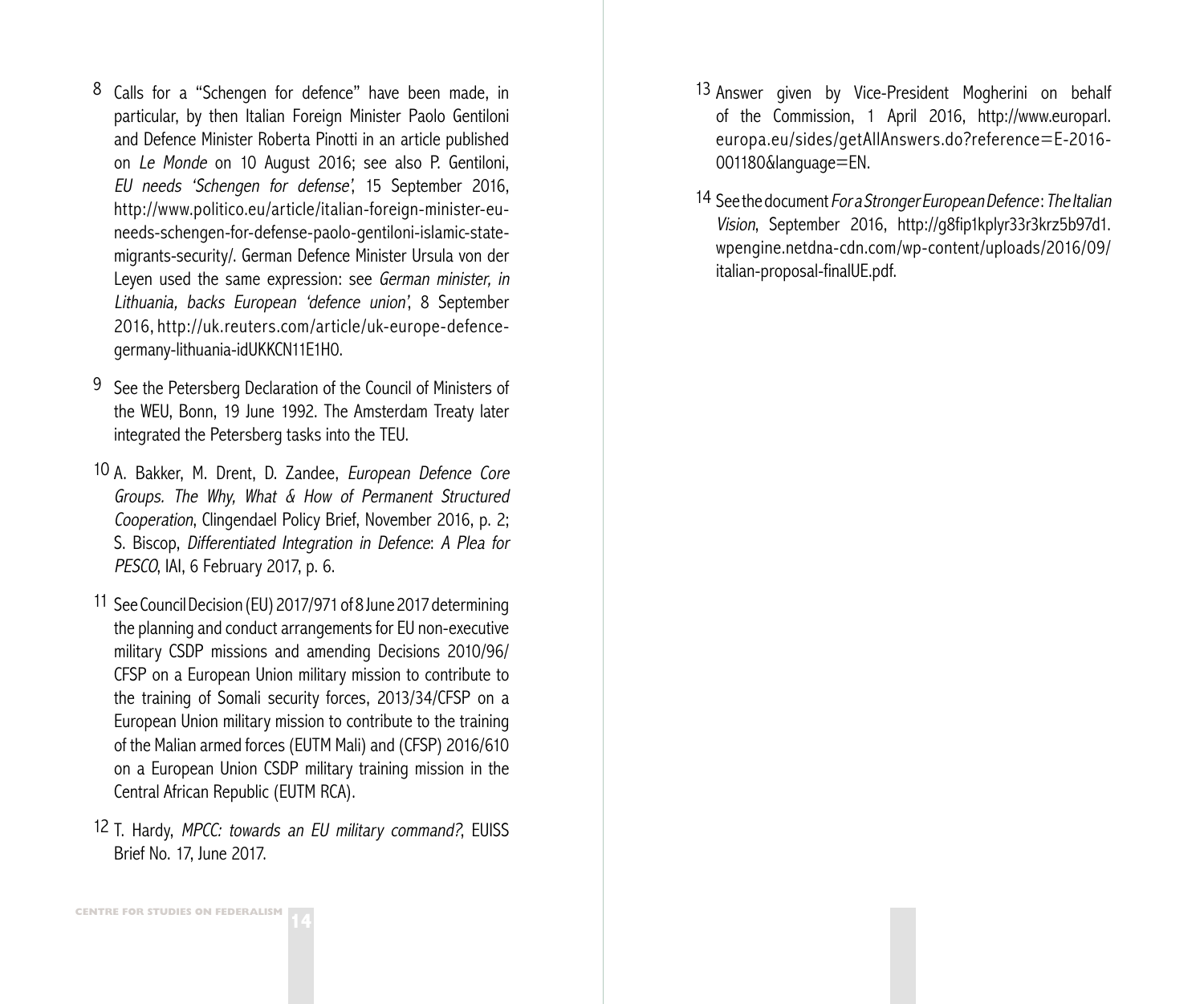**CONSTRANT WAS**<br>Fithera and<br>Constrant Constraints The **Centre for Studies on Federalism (CSF)** was established in November 2000 under the auspices of the Compagnia di San Paolo and the Universities of Turin, Pavia and Milan. It is presently a foundation.

The activities of the CSF are focused on interdisciplinary research, documentation and information on internal and supranational federalism, the developments of European integration, the government of globalisation.

The CSF promotes an annual **Lecture**, named after Altiero Spinelli, on topical European issues. The CSF publishes **Research** and **Policy Paper**, a book series on "**Federalism**", **The Federalist Debate** (also online), the **Bibliographical Bulletin on Federalism**, the online-journal **Perspectives on Federalism**, the **International Democracy Watch**.